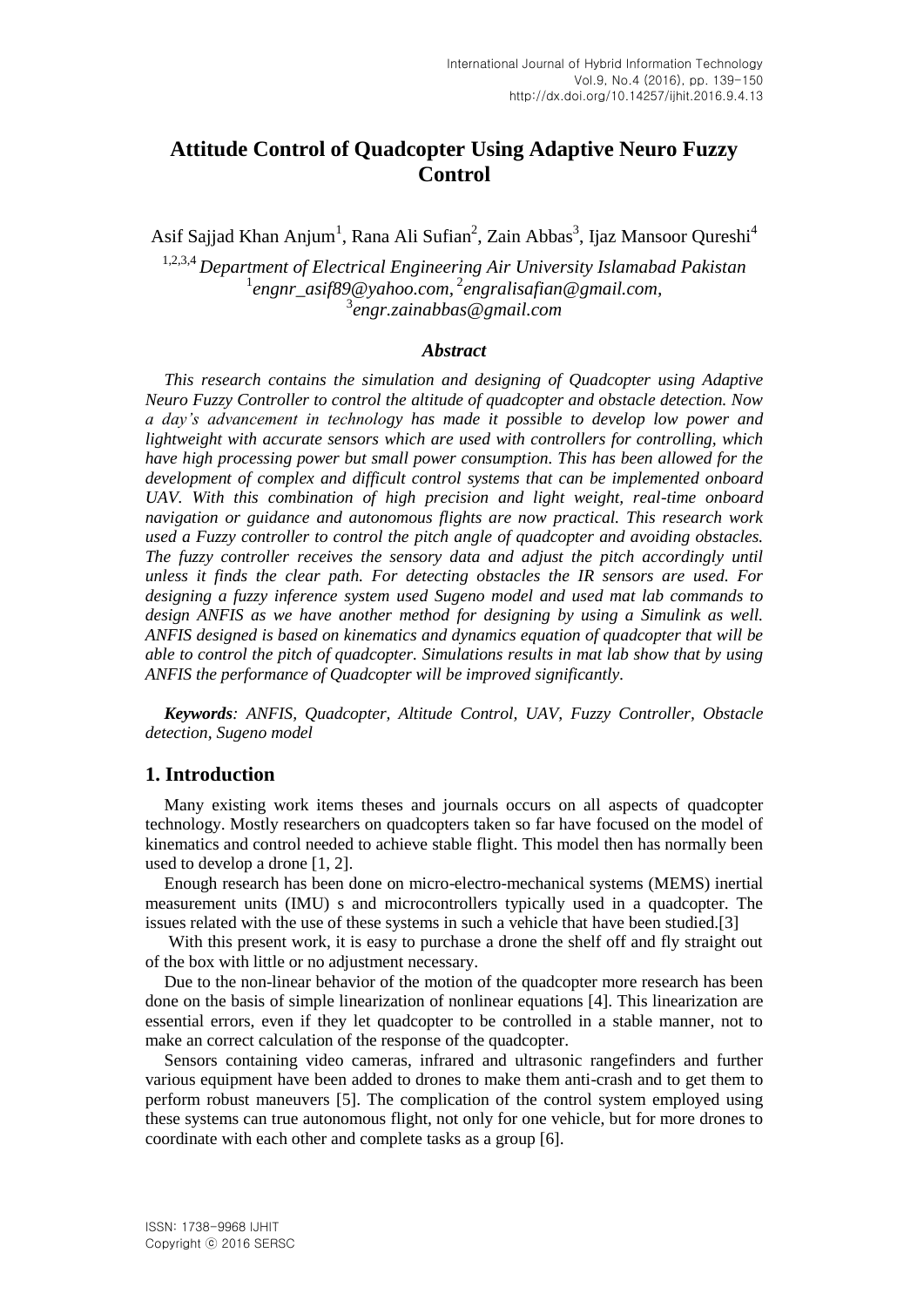Teppo Luukkonen explains the modeling and control of Quadcopter different control methods was studied, including PID controllers [7], backstopping control, LQR controllers and nonlinear controllers with nested saturation.

*Mehdi Fatanl*, *Lavi Sefidgari Bahram Ali Vatankhah Barenji* tries to explore an adaptive PID controller that can cause adaptive appropriate coefficients to control the height of quadcopter. The structure of the PID controller is analogous to artificial Neurons that is used in a large number of artificial neural networks. The attitude control of the quadcopter by the control device has been shown in a sine curve and the elimination of the perturbation by the incoming adaptive PID controller neuro was studied also [8].

*Hossein Bolandi1*, *Rezaei1 Mohammad Reza Mohsenipour, Hossein Nemati,* and *Seed Smailzadeh Majid* tried to control, stabilization and disturbance elimination of the attitude of quadcopter subsystem is discussed in his research. Analytical technique is proposed for tuning conventional PID control structure. Single Input Single output technique is used to the control structure to achieve the desired task. A comparison is made between the controller and the controller designed and back-step algorithm applied to the main model of quadcopter [9]

Mr. Lucas Argentim aims to present a comparison between the different controllers for use in a dynamic model of a platform quadcopter. [10] Controllers assumed in this book are a PID ITAE listening, classical LQR controller and a set with PID loop LQR. [11].

In this research, a new technique of Adaptive Neuro Fuzzy Controller for Quadcopter to make it robust, versatile and produce a low error steady state. The quadcopter will be able to fly on fixed height, avoid obstacles and change direction by changing its pitch angle accordingly. It will be able to stabilization and disturbance rejection attitude quad rotor subsystem.

### **2. Design of the System**

In this chapter, designing of transfer function and the controller are explained. First the transfer function of the pitch model has been obtained by using matlab.

#### **2.1. Design of Transfer Function for Pitch**

For controlling the pitch movement of quadcopter we need transfer function so first we make state space matrix by using the equations after getting state space matrix by using mat lab command the transfer function of system is obtained. For checking the stability we plot root locus plot of our system which shows that all poles lies in left half plane.

#### **2.1.1. State Space Equation of the System**

Following are the state space equations of the system:

$$
A = \begin{bmatrix} -0.9910 & 0 & -0.0396 & 9.8000 \\ 1.0000 & 0 & 0 & 0 \\ -3.2110 & 0 & -22.6700 & 0 \\ 0 & 0 & 1.000 & 0 \end{bmatrix}
$$
...(1)  

$$
B = \begin{bmatrix} 0 \\ 0 \\ 0.0605 \\ 0 \end{bmatrix}
$$
...(2)  

$$
C = \begin{bmatrix} 1 & 0 & 0 & 0 \\ 0 & 0 & 0 & 0 \\ 0 & 0 & 0 & 0 \end{bmatrix}
$$
...(3)  
De [0] ....... (3)  
Now we have to store the state space matrix by using a mat lab command: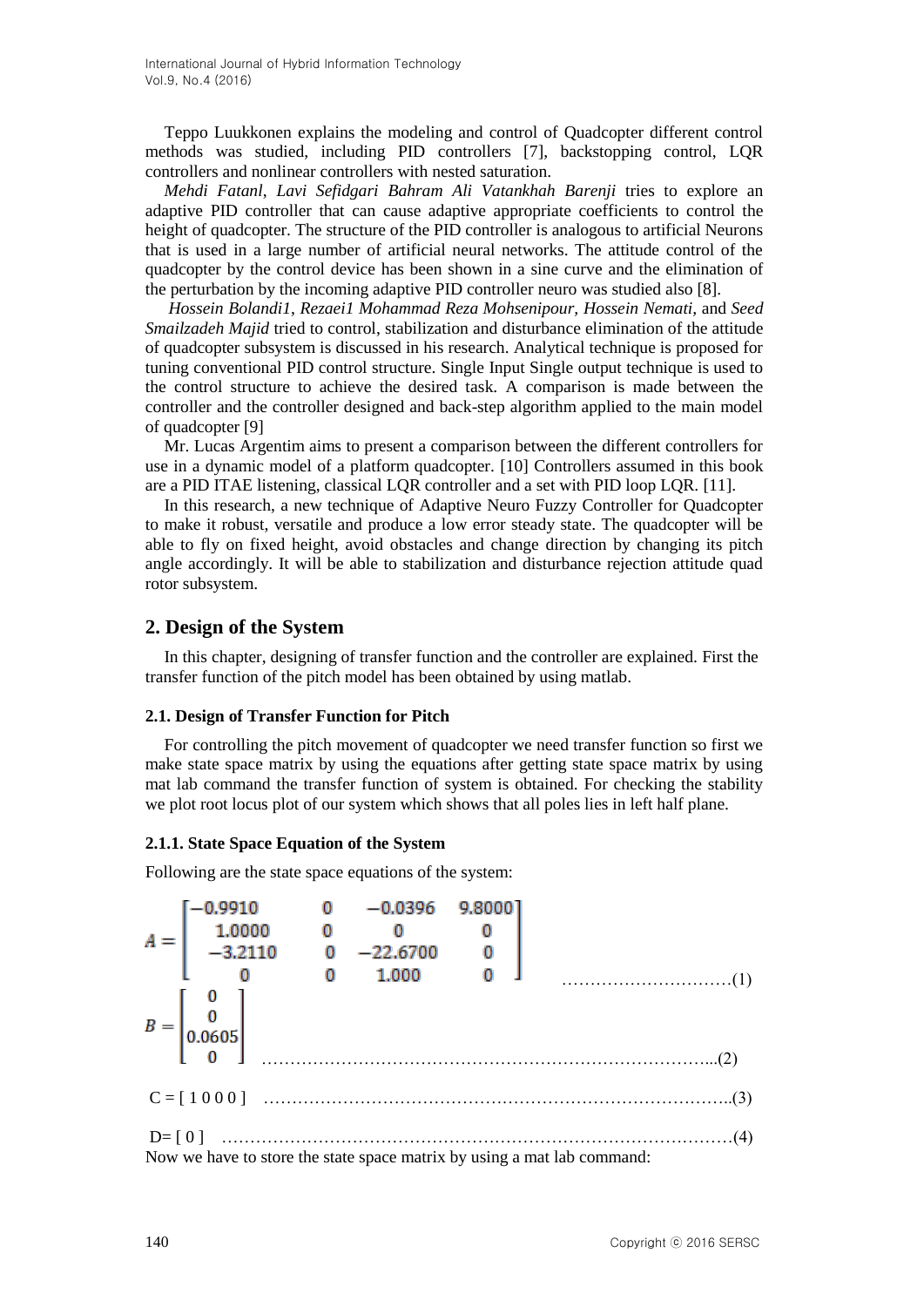$sys=ss(A,B,C,D)$ 

#### **2.1.2. Transfer Function of the System:**

Now we used matlab command to convert state space matrix to transfer function  $\gg$  [b,a]=ss2tf(A,B,C,D)

Now we got the nominator and denominator of transfer function  $b = [0 \t 0 \t -0.0024 \t 0.5927 \t -0.0000]$  $a =$ [ 1.0000 23.6610 22.3387 31.4678 0 ]

**>> h=tf(b,a)**

This is transfer function we used for plant<br>-0.002397  $s^2$  + 0.5927  $s - 5.141e^{-19}$ ………………………(5)  $T(s) =$  $s^4$  + 23.66 $s^3$  + 22.34 $s^2$  + 31.47

### **2.1.3. System Stability Check:**

If the value of z is 0 then the system is stable otherwise system is unstable.



**Figure 1. Root Locus Plot of the System**

#### **2.2. Design of tuned Fuzzy Controller**

For the fuzzy inference system design we have two options for a Mamdani and the other is Sugeno. But the main problem is that in Mamadani ANFIS fuzzy inference system does not work if I use Sugeno system fuzzy inference.

The form chosen for membership function is triangular and use seven MF (membership functions) for every rotation angle and the membership function of range of pitch angel taken as -30 to 40. The membership function for each of the rotation angle are shown below.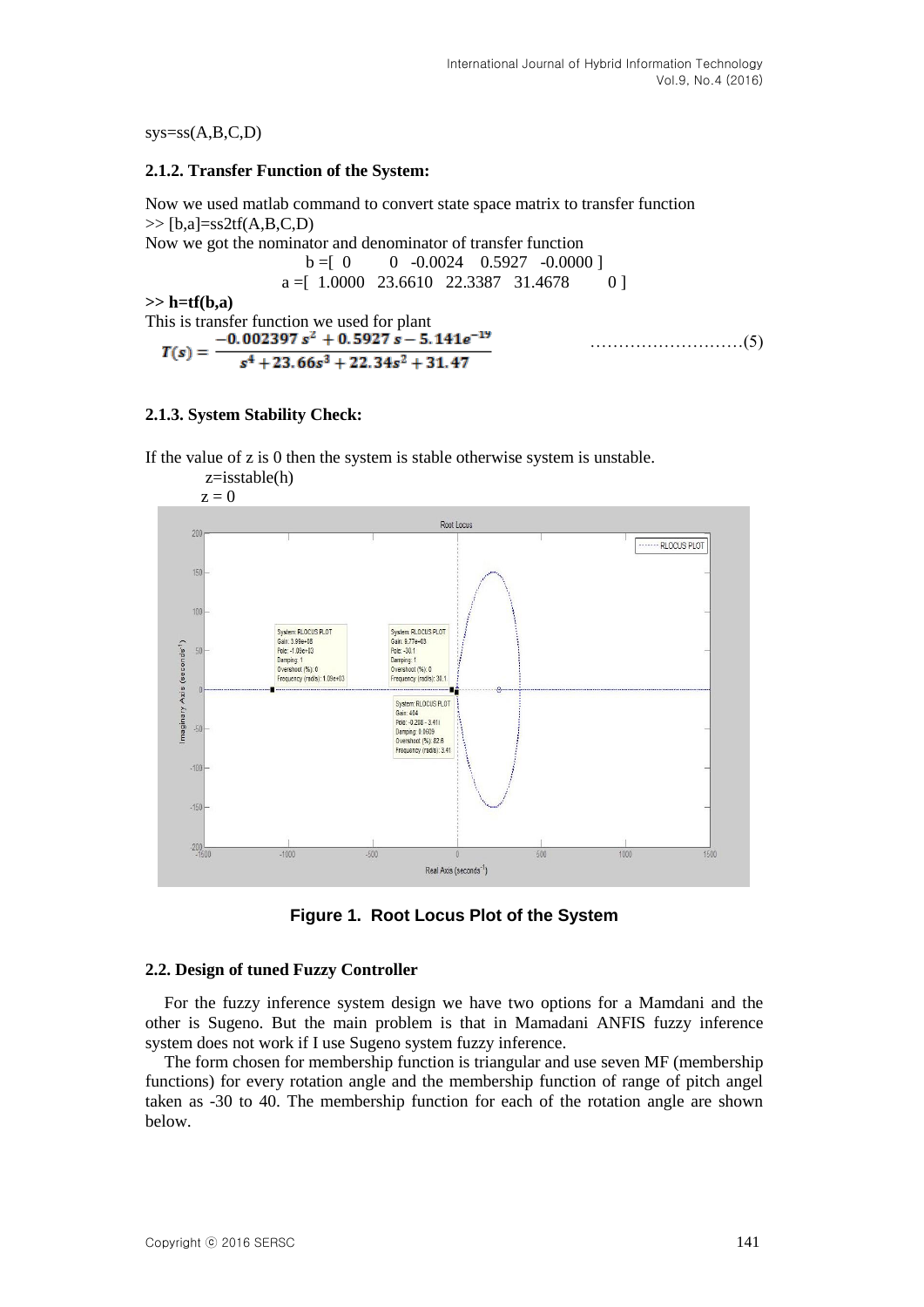| <b>Membership Function of Angle</b> |                        |  |  |  |
|-------------------------------------|------------------------|--|--|--|
| <b>PL</b>                           | <b>Positive Large</b>  |  |  |  |
| <b>PM</b>                           | <b>Positive Medium</b> |  |  |  |
| <b>PS</b>                           | <b>Positive Small</b>  |  |  |  |
| Z                                   | <b>Zero</b>            |  |  |  |
| <b>NS</b>                           | <b>Negative Small</b>  |  |  |  |
| <b>NM</b>                           | <b>Negative Medium</b> |  |  |  |
| NL                                  | <b>Negative Large</b>  |  |  |  |

## **Table 1. Membership Function of the Angle**

The membership function plot is shown below



**Figure 2. Membership Function Plot of the Angle**

5 membership function has been used for angle derivative. Range for angle derivative taken is -10 to 30. Membership function for angle derivative are show below.

|              | <b>Membership Function for Angle</b><br><b>Derivative</b> |
|--------------|-----------------------------------------------------------|
| <b>PM</b>    | <b>Positive Medium</b>                                    |
| PS           | <b>Positive Small</b>                                     |
| $\mathbf{Z}$ | Zero                                                      |
| <b>NS</b>    | <b>Negative Small</b>                                     |
| <b>NM</b>    | <b>Negative Medium</b>                                    |

**Table 2. Membership Function for Angle Derivative**

Now shown below is the membership function plots for angle derivative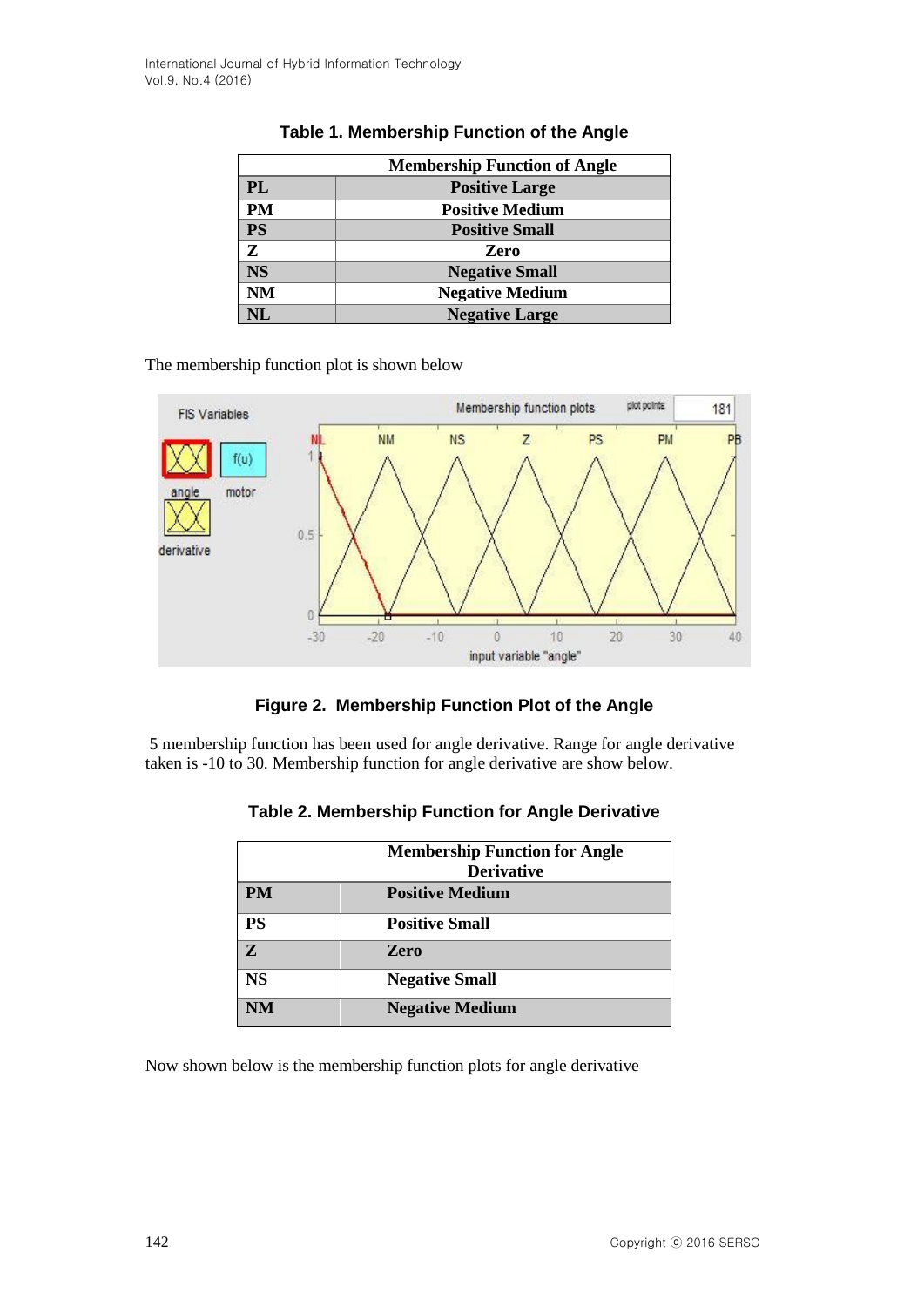

#### **Figure 3. Membership Function Plots for Angle Derivatives**

For output 9 membership function are defined. Membership function for output represent the PWM percentage. Membership function for outputs are defined below.

| <b>Output Membership Functions for Motors PWM</b> |                             |  |  |  |
|---------------------------------------------------|-----------------------------|--|--|--|
| <b>PXL</b>                                        | <b>Positive Extra Large</b> |  |  |  |
| PL                                                | <b>Positive Large</b>       |  |  |  |
| <b>PM</b>                                         | <b>Positive Medium</b>      |  |  |  |
| <b>PS</b>                                         | <b>Positive Small</b>       |  |  |  |
| Z                                                 | Zero                        |  |  |  |
| <b>NS</b>                                         | <b>Negative Small</b>       |  |  |  |
| <b>NM</b>                                         | <b>Negative Medium</b>      |  |  |  |
| <b>NL</b>                                         | <b>Negative Large</b>       |  |  |  |
| NXL                                               | <b>Negative Extra Large</b> |  |  |  |

#### **Table 3. Membership Function of Motors PWM**

Now these are rules for fuzzy controller. Now If the Quadcopter has a Positive Large angle and its derivative has Positive medium angle then quadcopter need negative extralarge angle. Now if the quadcopter has zero value angle, straight on horizontal line, derivative is zero and it's not rotating then neither a motor 2 nor neither a 4 receive PWM. There are total 35 rules than can control the quadcopter pitch if angle input is changed there comes the difference in the motor PWM that is output as shown below.

|           | <b>PM</b>  | <b>PS</b>  | Z          | <b>NS</b>  | NM         |
|-----------|------------|------------|------------|------------|------------|
| <b>PL</b> | <b>NXL</b> | <b>NXL</b> | <b>NXL</b> | NL         | NL         |
| <b>PM</b> | <b>NXL</b> | <b>NXL</b> | <b>NL</b>  | <b>NM</b>  | <b>NS</b>  |
| <b>PS</b> | <b>NXL</b> | NL         | <b>NM</b>  | <b>NS</b>  | <b>PS</b>  |
| Z         | <b>NM</b>  | <b>NS</b>  | Z          | <b>PS</b>  | <b>PM</b>  |
| <b>NS</b> | <b>NS</b>  | <b>PS</b>  | <b>PM</b>  | PL         | PXL        |
| NM        | PS         | PM         | PL         | <b>PXL</b> | <b>PXL</b> |
| $N\!L$    | PL         | PI.        | PXL        | PXI.       | PXL        |

#### **Table 4. Rules for Fuzzy Controller**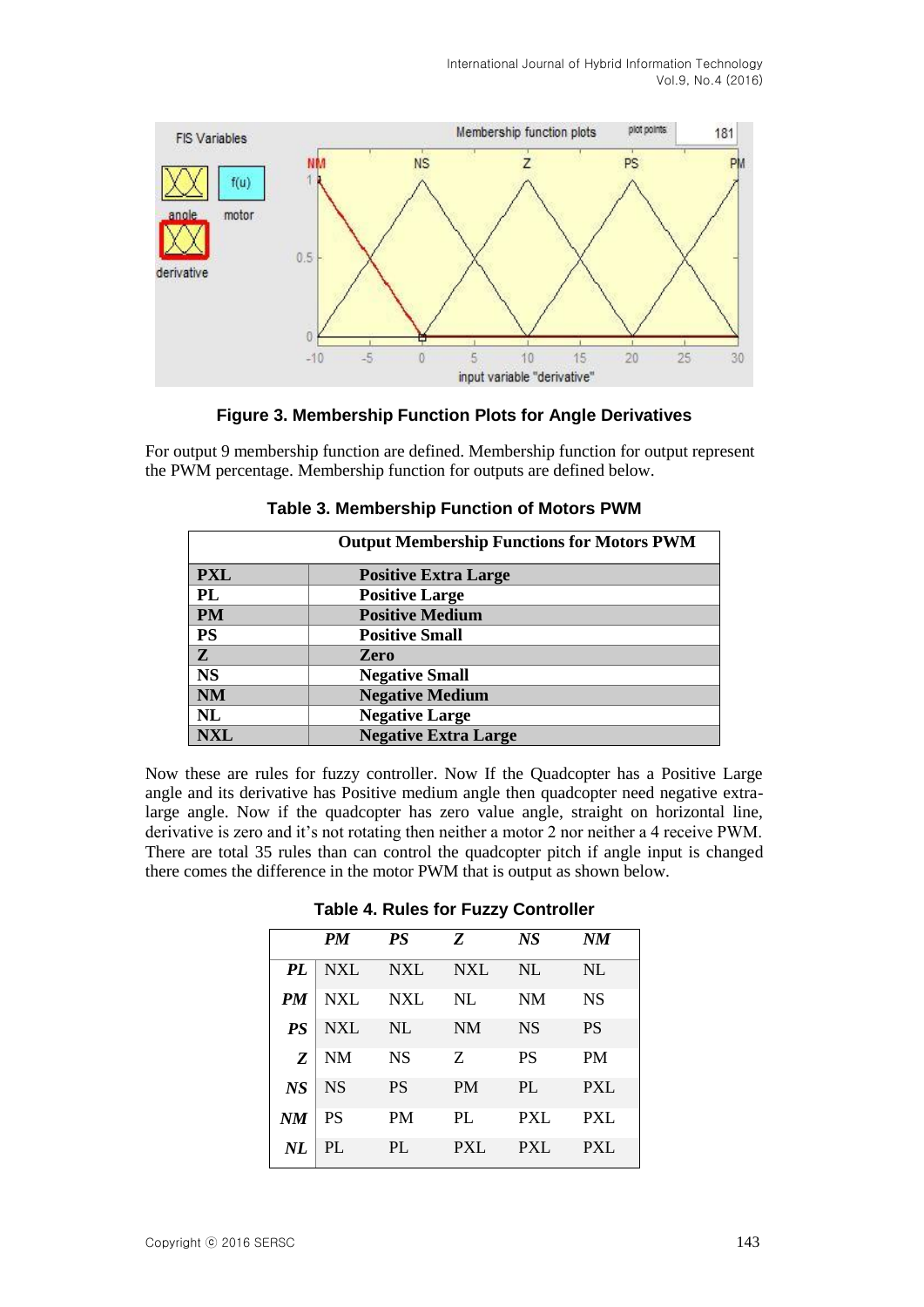

**Figure 4. Surface Generated with Controller Design**

This is my plant modal that we made it on Simulink we use transfer function in plant and control the gains of plant by fuzzy controller



**Figure 5- Simulink Model for Pitch of the Quadcopter**

## **2.3. ANFIS**

Following are the simulations of ANFIS controller of the system



**Figure 6. Structure of ANFIS**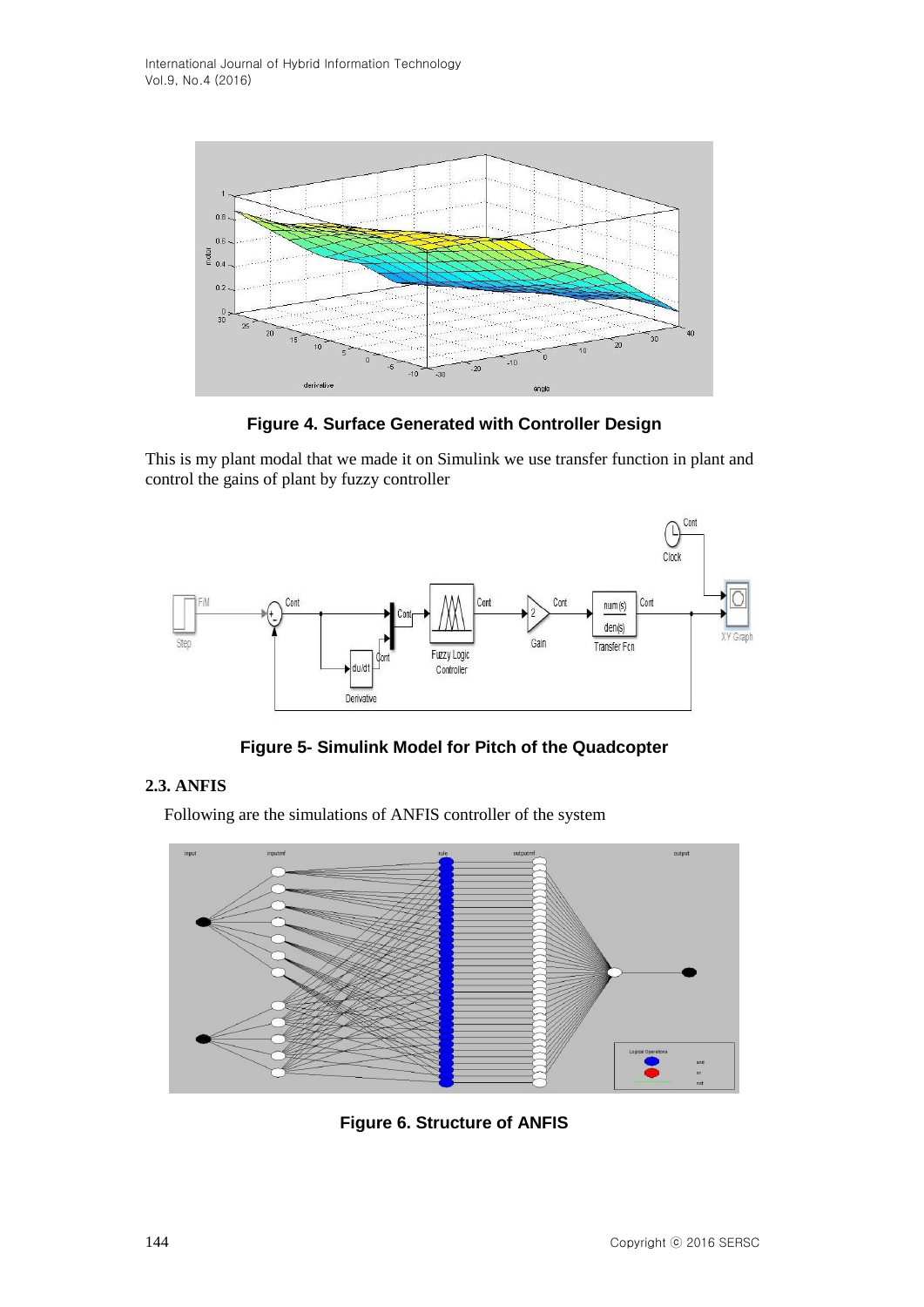In the above figure the whole structure of ANFIS is shown. There are two inputs named pitch angle and its derivative is giving inputs where the second layer is showing the total number of input membership functions which is firing the rules the third layer is showing the total number of rules and fourth layer is showing total number of output membership functions and finally there is crisp value at output.



**Figure 7. Training of ANFIS System**

The above figure shows the training of ANFIS system here we trained pair of inputs and outputs after loading I/P and O/P then we load FIS after that we train our ANFIS system.

## **2.4. Obstacle Detection**

For obstacle detection quadcopter receives the sensory data from the sensors and adjust the pitch angle accordingly until unless it finds the clear path. In this paper Takagai Sugeno fuzzy inference system has been used. Inputs will be obstacle detected by sensor and Outputs is pitch angle and Velocity of Quadcopter.

## **2.4.1. Membership functions for Inputs and Outputs**

Membership function for obstacle input are V Near, Near and Far Membership function for pitch outputs are Up and Small Membership function for Velocity outputs are Small, Medium and Fast

## **2.4.2. Rules**

Following are the rules:

- If Obstacle is V Near then theta is up and  $V_z$  is small
- If Obstacle is Near then theta is up and  $V_z$  is medium
- If Obstacle is Far then theta is zero and  $V_z$  Fast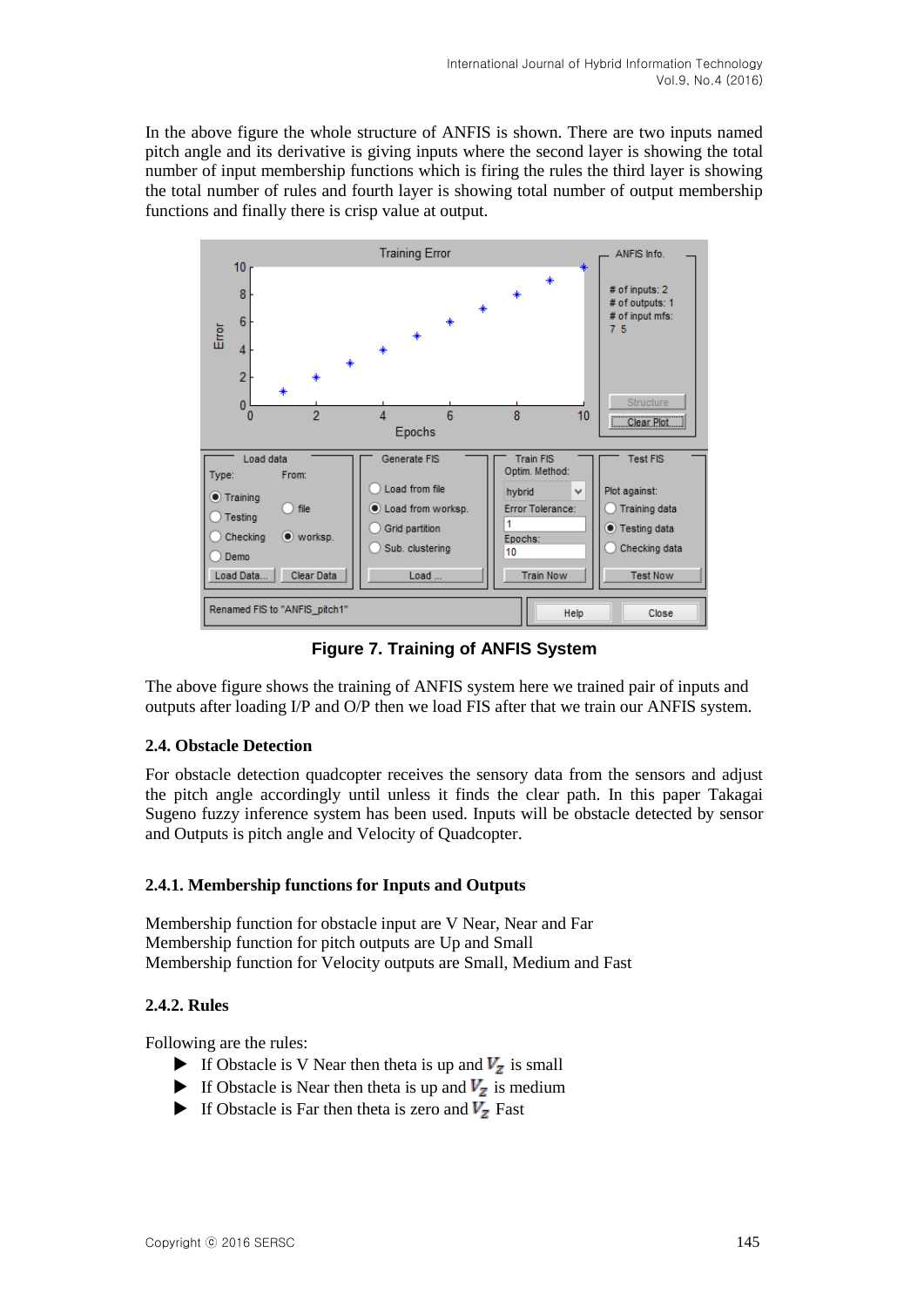

**Figure 8. Membership Function Plot**

# **3. Simulations and Results**



**Figure 9. Plant Model for Quadcopter**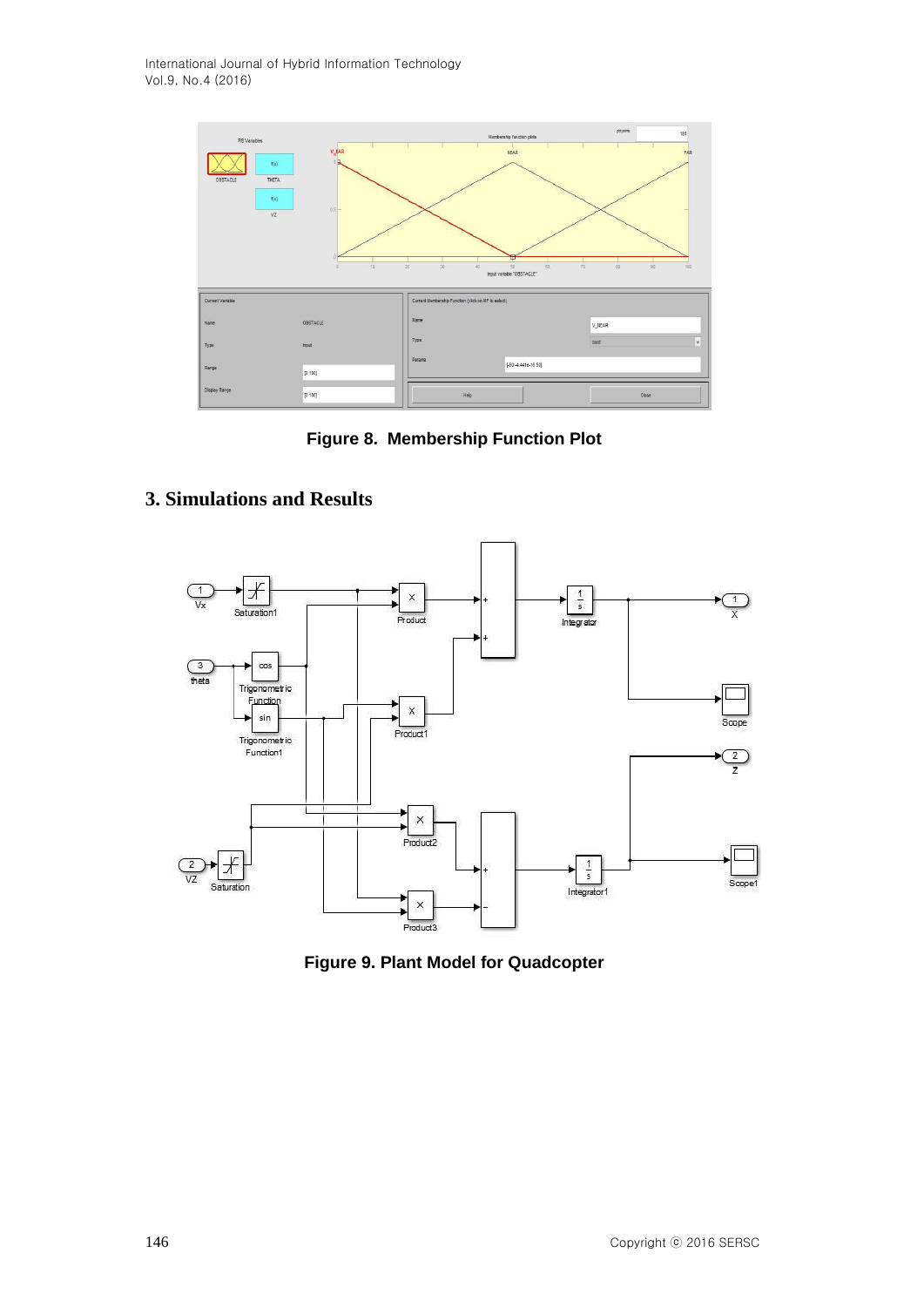

**Figure 10. ANFIS Model for Altitude Control and Obstacle Avoidance**



**Figure 11. Desired Height of Quadcopter**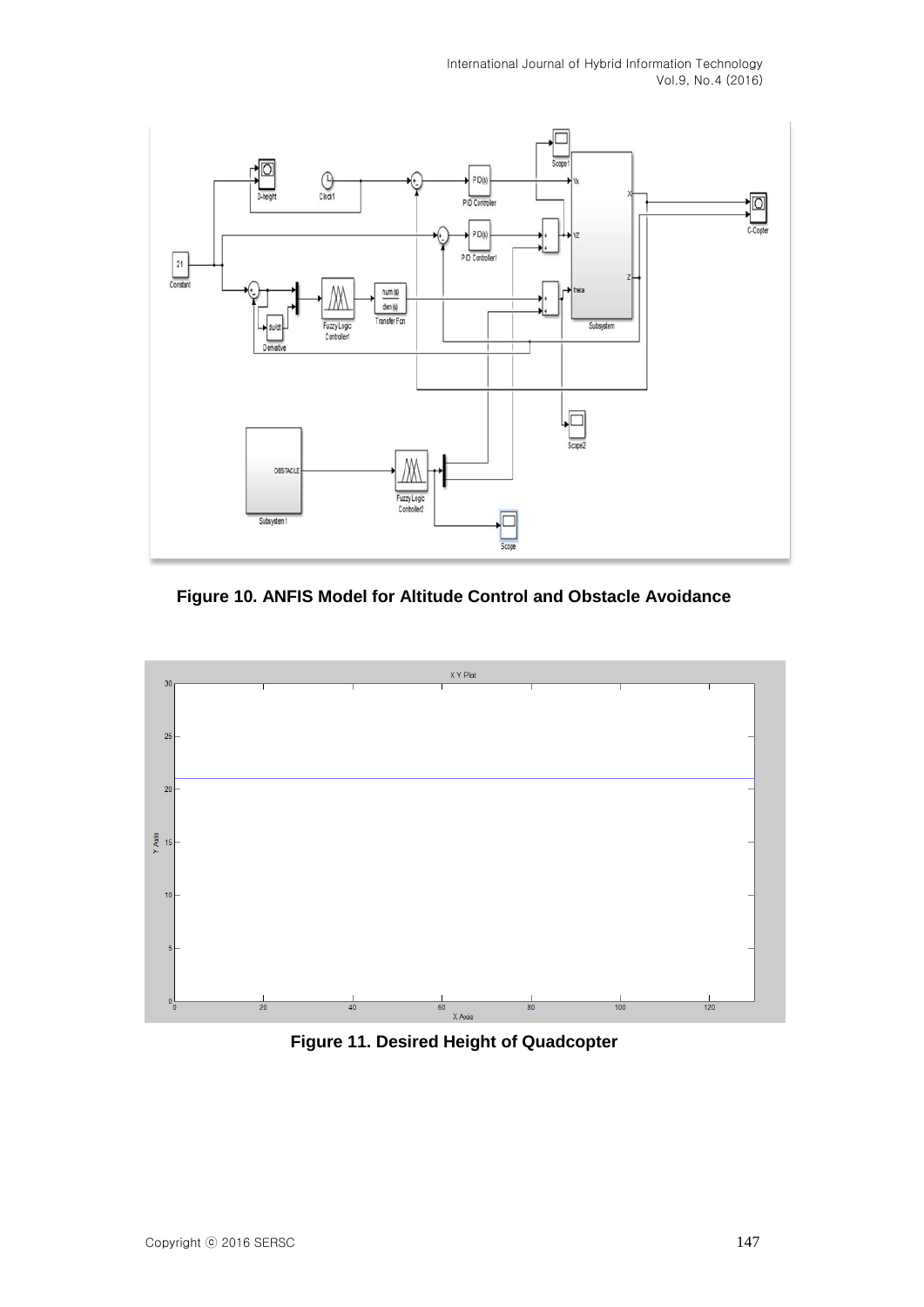

**Figure 12. Quadcopter Graph Flying on Desired Height**

## **4. Conclusion**

This thesis presented the simulation and the testing of pitch control techniques for the attitude control of a quadrotor and obstacle detection. In this technique the transfer function of lateral control from state space is obtained then to control the pitch the fuzzy controller is used by introducing some membership function and rules and at output the crisp value of pitch angle is obtained.

## **Acknowledgment**

Firstly, we would like to thanks to our advisor Prof Dr IM Qureshi for the continuous support of our research, for his patience and immense knowledge. His guidance helped us in all the time of research and writing. Second we would like to thanks to Air University for providing us opportunity to do the research.

## **References**

- [1] K.Valavanis, "Micro processor based intelligent system engineering", Advances in unmanned aerial vehicles, **(2007)**.
- [2] S. Bouabdallah and R. Siegwart, "Back stepping and sliding mode technique applies to an indoor micro quadrotor", Proceedings of the IEEE ntrnational conference of robotics and automation, **(2005)**; Barcelona.
- [3] K. Alexis, G. Nikolakopoulus and A. Tzea, "Contrained optimal atitude control of a qaudrotor helicopter subect to wind gust experimental studies", American control conference, **(2010)**, pp. 4451-4455.
- [4] H. Yang, R. Abousleiman, B.Sababaha and E. Gjoni, "Implementation of an auto nomous Surveilance quadrotor system", AIAA infotech aerospace conference.
- [5] G. V. Rafoo, M. G. Ortega and F. R. Rubio, "An intelligent predictive / nonlinear H infinity control structure for a quadrotor helicopter", Journal of automatica, vol. 46, no. 1.
- [6] Tayebi and S. Givarly, "Auto stabilization of a four rotor aerial robot", 43rd IEEE Conference on decision and control, **(2004)**.
- [7] S. Bouabdullah, A. Noth and R. Siegwart, "PID vs L.Q CControl techniques applied to an indoor micro quadrotor", IEEE/RSJ international Conference on intelligent robot and systems, **(2004)**.
- [8] . C. Dimen, A. Arisoy and H. Temelta, "Attitude control of a quadrotor", 4th international conference on recent advances in space technologies, **(2009)**.